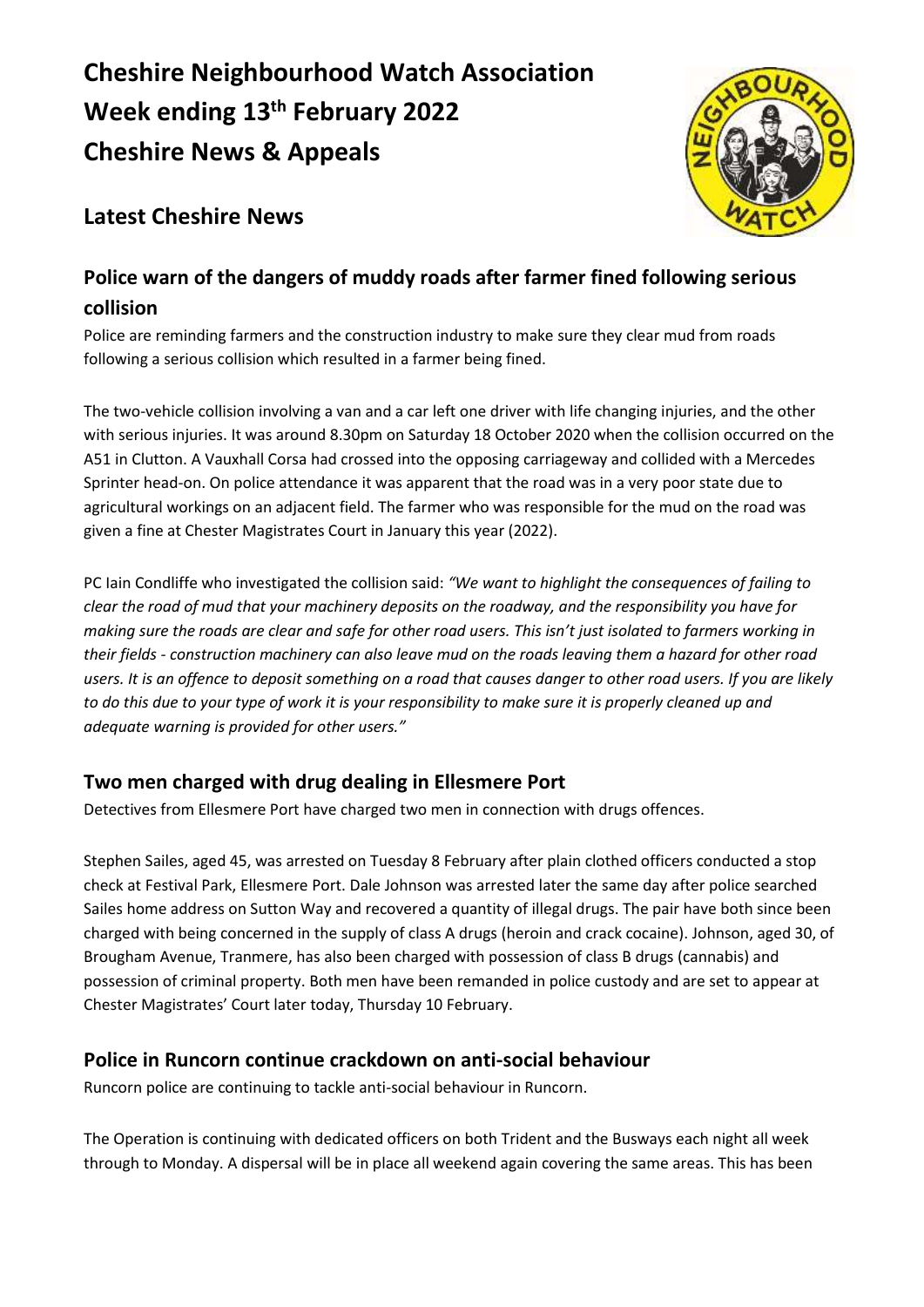imposed under Section 34 of the Anti-social Behaviour, Crime and Policing Act 2014, for the Trident Retail Park and the busway. Dispersal orders make it an offence for anyone to return to a specific area for up to 48 hours. The powers are in place from 6pm on Friday 11 February and will run until 6pm on Sunday 13 February.

CI Andy Blizard said: *"Over the weekend there were no arrests, but there were two Dispersals Orders Issued. There were incidents on Friday Night with buses damaged, but nothing on Saturday or Sunday so we are seeing a decrease, but there was a report of youths on the busway last night so we will continue to crack down on this behaviour. I would urge anyone who witnesses or feels that they have been subjected to anti-social behaviour to report this to us by calling 101 or reporting it via our website so that we can investigate further."*

Anyone with information on ASB in their area can report it to Cheshire Police via [https://www.cheshire.police.uk.](https://www.cheshire.police.uk/)

#### **Crewe man jailed for series of sex offences**

A 74-year-old man from Crewe has been jailed for 12 years after being found guilty of a string of sex offences.

David Palin, was sentenced at Chester Crown Court on 2nd February 2022, following a week-long trial. He was found guilty of 17 counts of child sex offences. The offences began in the early 1970's when he was in his 20s through to 2004. There were three victims who were under 13 and younger at the time of the abuse. One of the victims came forward in 2002 but the investigation was closed, however when two further victims came forward in 2017 the case was reopened and a complex and lengthy investigation began. He was then charged in 2020 with 15 charges of child sex offences - a further two were added at a later date.



DC Lindsay Wooffitt said: *"Palin's actions have traumatised the women who were young girls at the time. He took advantage of their families trust in him – the consequences of which have been devastating for them as they tried to negotiate life after their abuse and live with the psychological wounds that such abuse inflicts on a person. What he did to these women is abhorrent and I'm pleased that after this complex investigation we were able to put forward a compelling case that resulted in his conviction. I'd like to commend these three women for their bravery in coming forward to give evidence and relive what was a harrowing time in their young lives. They were supported throughout and I hope that the conviction will help them in some way, and encourage others to come forward if they have been a victim of abuse, no matter how long ago it happened."*

## **Northwich man charged with burglary, theft and fraud**

Detectives from Northwich Beat Team have charged a man in connection with a number of offences across the town.

Shaun Kelly was arrested on Monday 7 February by detectives investigating incidents in Acton Bridge and Hartford. The 35-year-old of Beech Grove, Weaverham, has since been charged with two counts of burglary, theft from a motor vehicle and five counts of fraud by false representation. Kelly has been remanded in custody and is set to appear at South Cheshire Magistrates' Court on Tuesday 8 February.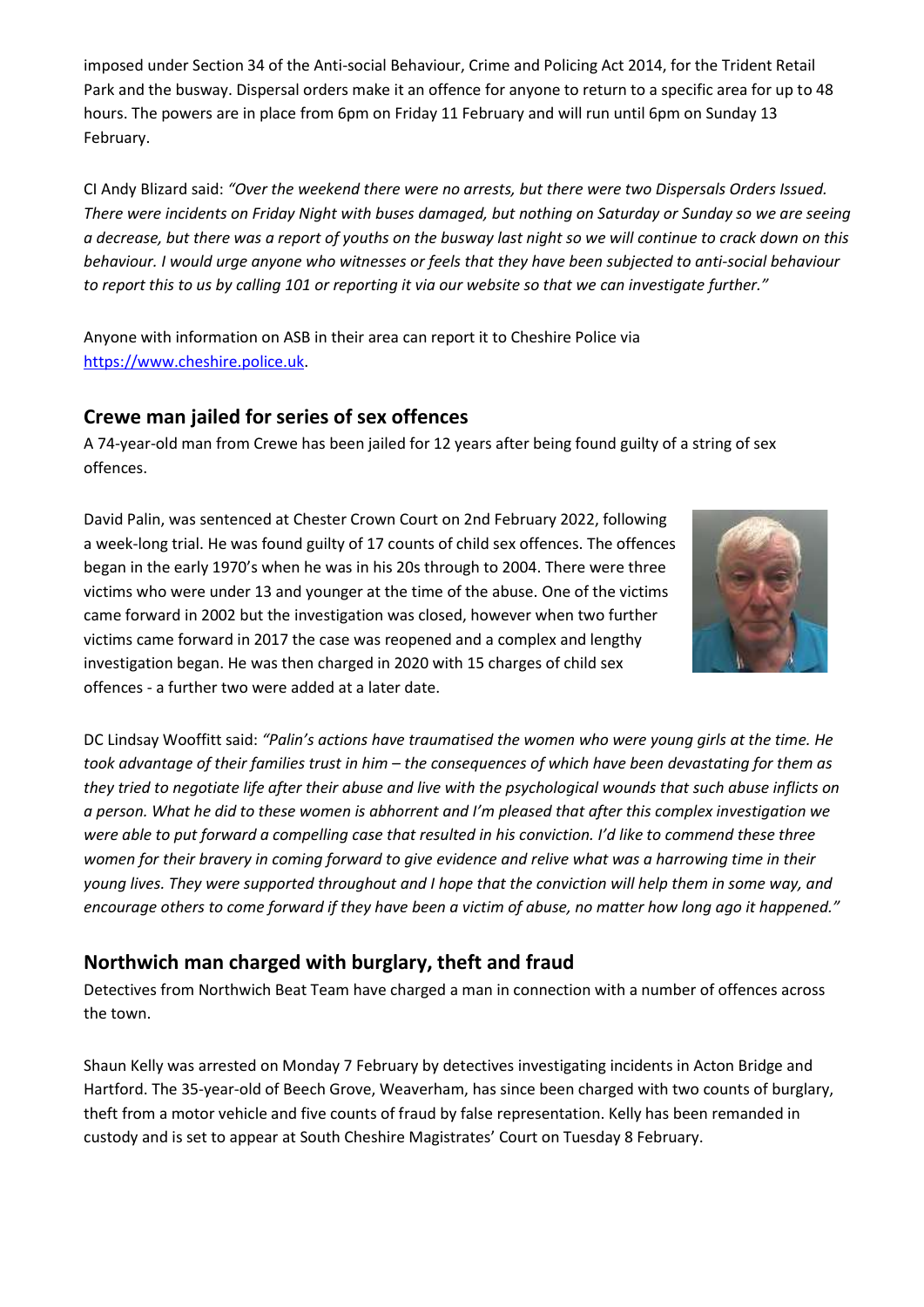## **Man jailed following fatal collision in Middlewich**

A motorist who left his passenger to die following a collision on Warmingham Lane, Middlewich, has been jailed.

Liam Foster, of Smallbrook Walk, Crewe, was sentenced to 42 months in prison at Chester Crown Court on Friday 4 February. The 45-year-old earlier pleaded guilty to causing death by driving without due care and attention, causing a death whilst disqualified, causing a death whilst uninsured and failing to stop following a collision. Foster was also banned from driving for 45 months and will be required to sit an extended retest.



The court heard how on the morning of Friday 8 October 2021 Foster was driving a red Ford Focus on Warmingham Lane, near Middlewich, with four passengers in the vehicle - two women, age 30 and 57, a 25 year-old man and a 10-year-old child. As he was driving around a bend in the road, he lost control of the vehicle and collided with a tree at around 11.50am. Following the crash Foster collected the child from the rear of the car. He then approached another motorist who had stopped at the scene and convinced them to take them to an address in Crewe – on the understanding that he would be returning to the scene as soon as he had dropped off the child. The motorist then drove him to Crewe and waited more than 45 minutes but despite his promise, Foster failed to return. Meanwhile, at the scene, the remaining passengers and other passing motorists contacted the emergency services who swiftly attended the scene. Sadly, despite the best efforts of all those involved, 57-year-old Jacqueline Nolan, who was a rear seat passenger in the vehicle, was pronounced dead at the scene. Two other passengers in the vehicle also sustained minor injuries.

An investigation was launched by officers from Cheshire Constabulary who quickly identified Foster as the driver and a manhunt was launched to locate him. Extensive enquiries were undertaken to find him before he was finally arrested three days later when he contacted police on Monday 11 October. Foster was subsequently charged in connection with the incident.

Following the sentencing PC Nick Anderton, of the Serious and Complex Collision Investigation Unit, said: *"This was a tragic but entirely preventable collision. Foster should never have been behind the wheel that day, he had no licence as he has never held a licence and has 37 previous convictions for disqualified driving. The road where the collision occurred was clearly marked, had a suitable speed limit and all of the appropriate signage was in place, yet despite this, due to his driving Foster lost control of the vehicle and collided with the tree. Following the crash, he showed no regard for the three passengers in the car and instead, rather than call for help, he was only interested in protecting himself and evading justice. Thankfully, following our investigation, Foster eventually realised that that there was no escape and handed himself in before pleading guilty to all of the charges against him. Our thoughts remain with the family of Jacqueline Nolan, who have been left absolutely devastated by this tragic incident."*

## **Police charge man after car doors tried in Wilmslow**

A 32-year-old man has be charged with six counts of vehicle interference following reports of a man trying car doors in Wilmslow.

The man was arrested by Macclesfield patrols in the early hours of Thursday 3 February and was later charged. Dale Simpson from Clarke Avenue, Latchford appeared at West Cheshire Magistrates on Friday 4 February.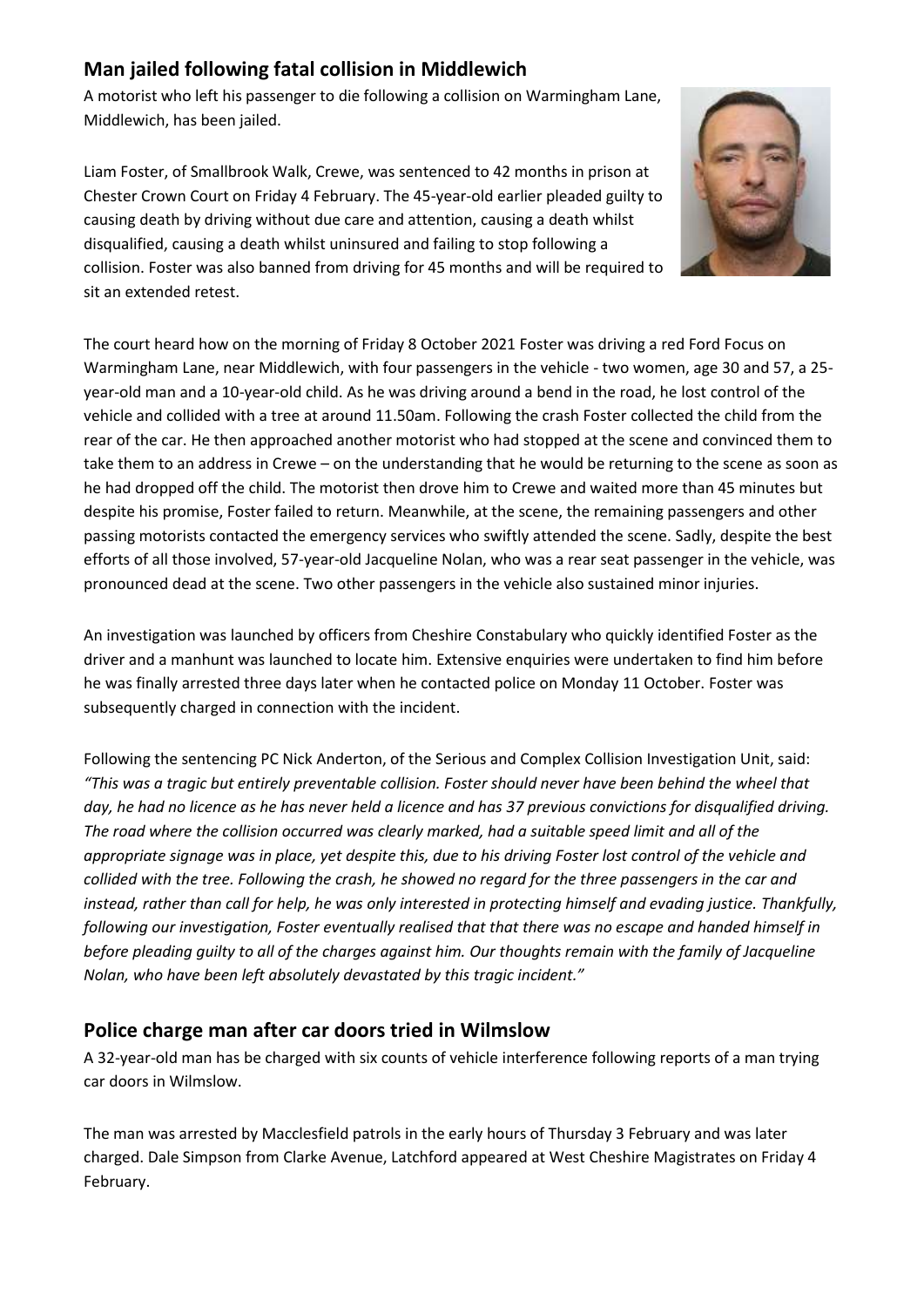# **Latest Cheshire Appeals**

#### **Police appeal for information following Congleton assault**

Police are appealing for witnesses following an altercation in Congleton Town Centre.

At around 7.30pm on Saturday 12 February an argument broke out between a number of young people and a 51-year-old man. The man was then assaulted near the bus station. He was taken to hospital to be assessed. As part of the enquiries into the assault, a 14-year-old girl and a 12-year-old boy have been arrested. An investigation is ongoing.

DC Lee Ferris said: *"At this time of evening, the town centre would have been pretty busy. I'd urge anyone who witnessed the incident, or has dash cam footage that may help to contact us. We have increased patrols in the area to provide reassurance and would urge anyone with information to contact us to help us progress our investigation."*

Anyone with information or dash cam footage should contact police via the [website](https://www.cheshire.police.uk/) quoting IML 1200097. Alternatively information can be given anonymously by contacting Crimestoppers on 0800 555 111.

#### **Police appeal for information following indecent exposure near Rivacre woods**

Police are appealing for information after a man exposed himself to a woman walking her dog near Rivacre woods in Ellesmere Port.

At approximately 10.08pm on Wednesday 9 February a woman was walking along Hillside Drive near the entrance to the woods when a man ran out of the woods toward her and exposed himself. The man was holding a small folding knife at the time. He didn't say anything to her and ran back into the woods when her dog barked at him. The man is described as white, approximately 6ft in height, of a very slim build and in his early 30's. He is described as having very distinctive large round eyes. He was wearing a plain, dark, baseball cap and had long shoulder length curly hair which was sticking out the sides of the cap. He was also wearing a full length dark trench coat which is possibly leather as it appeared to be shiny and he was completely naked under the coat.

PC Mark Bell said: *"This is very concerning behaviour which we're looking into as a priority. We have increased patrols in the area and are making a number of enquiries including CCTV and doorbell cameras. If you have any of these devices and live near the woods, please check them. If anyone has seen or heard anything, or seen a man fitting this description please contact us. The same goes for anyone who may have encountered this man but has not yet reported this to police."*

Anyone with information should contact Cheshire Police via this [website](http://www.cheshire.police.uk/) quoting IML1197938. Alternatively information can be given anonymously by contacting Crimestoppers on 0800 555 111.